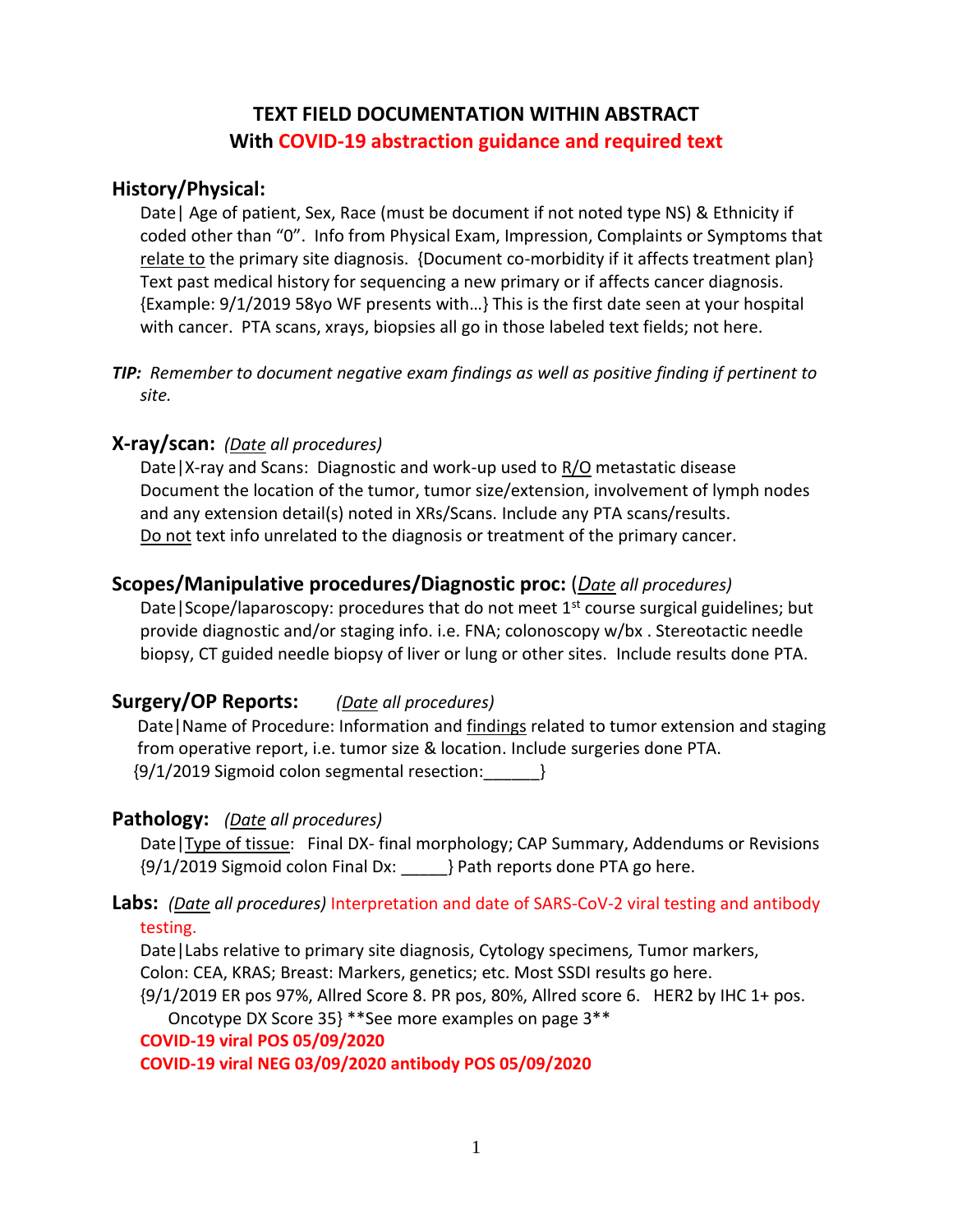### **Staging Text:**

Date| Include text of stage and staged by, i.e. {T1N0M0, Stage I by Med Onc}

### **REMARKS:**

 Date of discharge, brief final diagnosis, summary of treatment plan. If last known follow-up date is different from the discharge date note why patient was seen and CA status if known. Any subsequent visits, path reports not related to first course.

**COVID-19 TEXT REQUIREMENTS EXAMPLES:**

**U07.1 [date: mm/dd/yyyy]**

**Record treatment in general here. If specific, record in specific treatment fields. FCOT CHG D/T COVID-19 [when first course of treatment changed due to COVID-19] Z75.3 mm/dd/yyyy [When dx, staging, treatment or management delayed because of limited access or postponement due to COVID-19]**

### **First Course treatment text fields:**

Provide brief description to support code:

```
Surgery: 9/1/2019 R lumpectomy with SLN biopsy and axillary dissection.
SURG TX delayed D/T COVID-19
SURG TX delayed D/T COVID-19 & given as subsequent TX after progression
SURG TX delayed & CHG D/T COVID-19
SURG TX CHG D/T COVID-19
SURG TX DC D/T COVID-19
             Radiation: 9/1/2019 EBRT with boost
EBRT [XRT; RT] DC D/T COVID-19 Or EBRT [XRT; RT] CHG D/T COVID-19
EBRT [XRT; RT] delayed D/T COVID-19
EBRT [XRT] delayed D/T COVID-19 & given as subsequent TX after progression
             Radiation other:
RT DC D/T COVID-19 or RT CHG D/T COVID-19
ICB DC D/T COVID-19 or ICB CHG D/T COVID-19 {ICB = intracavitary brachytherapy}
RT delayed d/T COVID-19 or ICB delayed D/T COVID-19
RT delayed D/T COVID-19 & given as subsequent TX after progression or
ICB delayed D/T COVID-19 & given as subsequent TX after progression
             Chemotherapy: 9/1/2019 CHOP
CHEMO DC D/T COVID-19
CHEMO CHG D/T COVID-19
CHEMO delayed D/T COVID-19
CHEMO delayed D/T COVID-19 & given as subsequent TX after progression
             Hormone Therapy: 9/1/2019 Prednisone
HORMONE DC D/T COVID-19
HORMONE CHG D/T COVID-19
HORMONE delayed D/T COVID-19
HORMONE delayed D/T COVID-19 & given as subsequent TX after progression
```